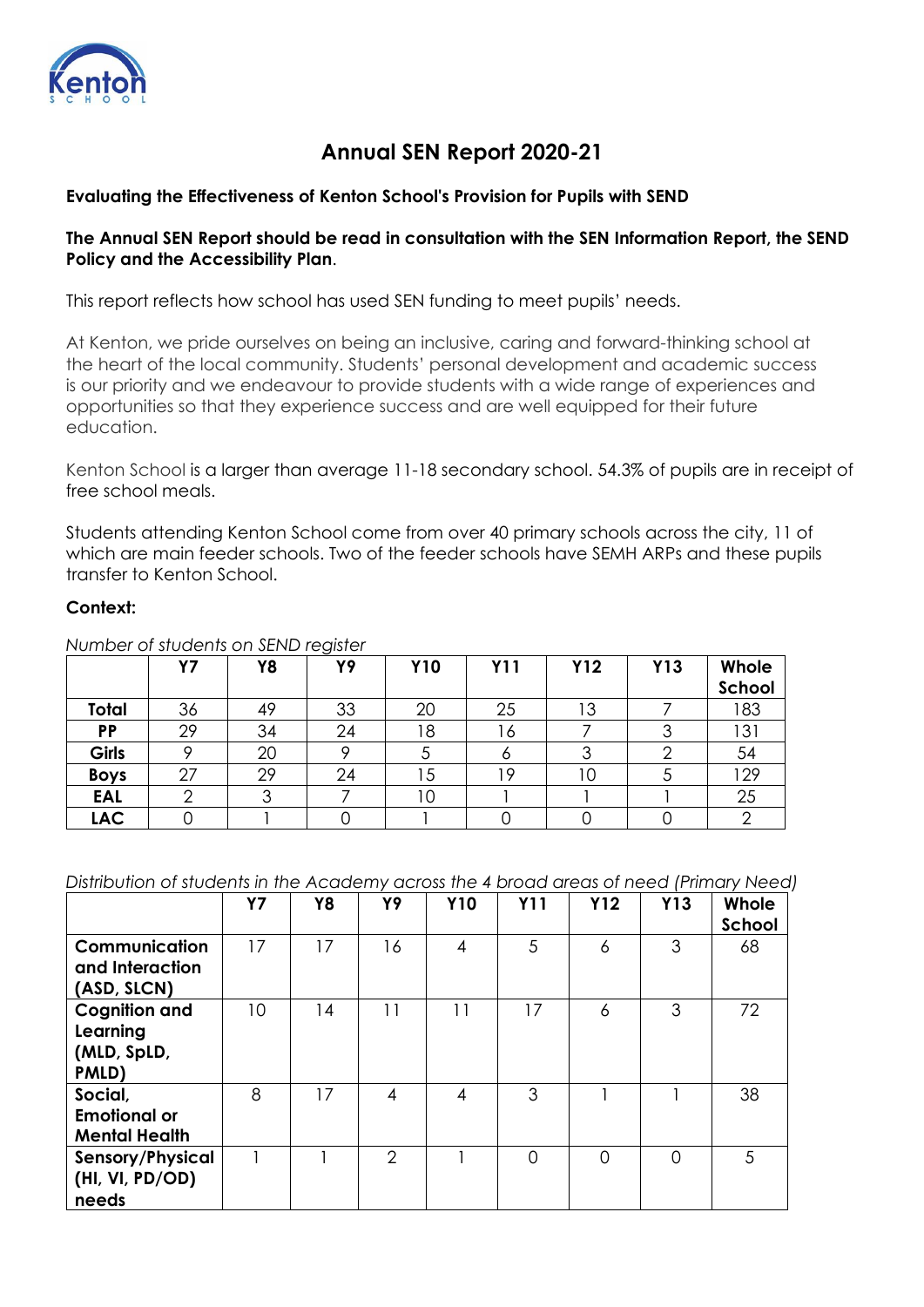

Kenton School is a school with rising attainment, despite many students entering our school with skills that are typically below students of the same chronological age. We engage with our parents and families at a very early stage, through our Year 5 transition days in the summer term, the well-established whole school transition programme for our Year 6 students, as well as attending Year 6 SEND reviews of students allocated places at Kenton School. We work closely with our primary partners, who identify those Year 6 students that are likely to find transition to Secondary Education particularly difficult. These children are able to access an enhanced and extended transition over the final summer half term. This extended transition aims to reduce anxiety and develop relationships early – assisting staff at Kenton to ensure appropriate provision and support is in place when students join in the school in the new academic year.

We have two additionally resourced provisions (ARPs) within Kenton School, offering up to 24 places for the Communication and Interaction ARP and five places for the Speech and Language ARP. These pupils are all included in mainstream classes for much of the time but benefit from targeted support and intervention where appropriate.

Our pupil premium allocation is higher than national average, the breakdown of how this is spent is detailed in the Academy's Pupil Premium Strategy Overview <http://www.kenton.newcastle.sch.uk/statutory.php>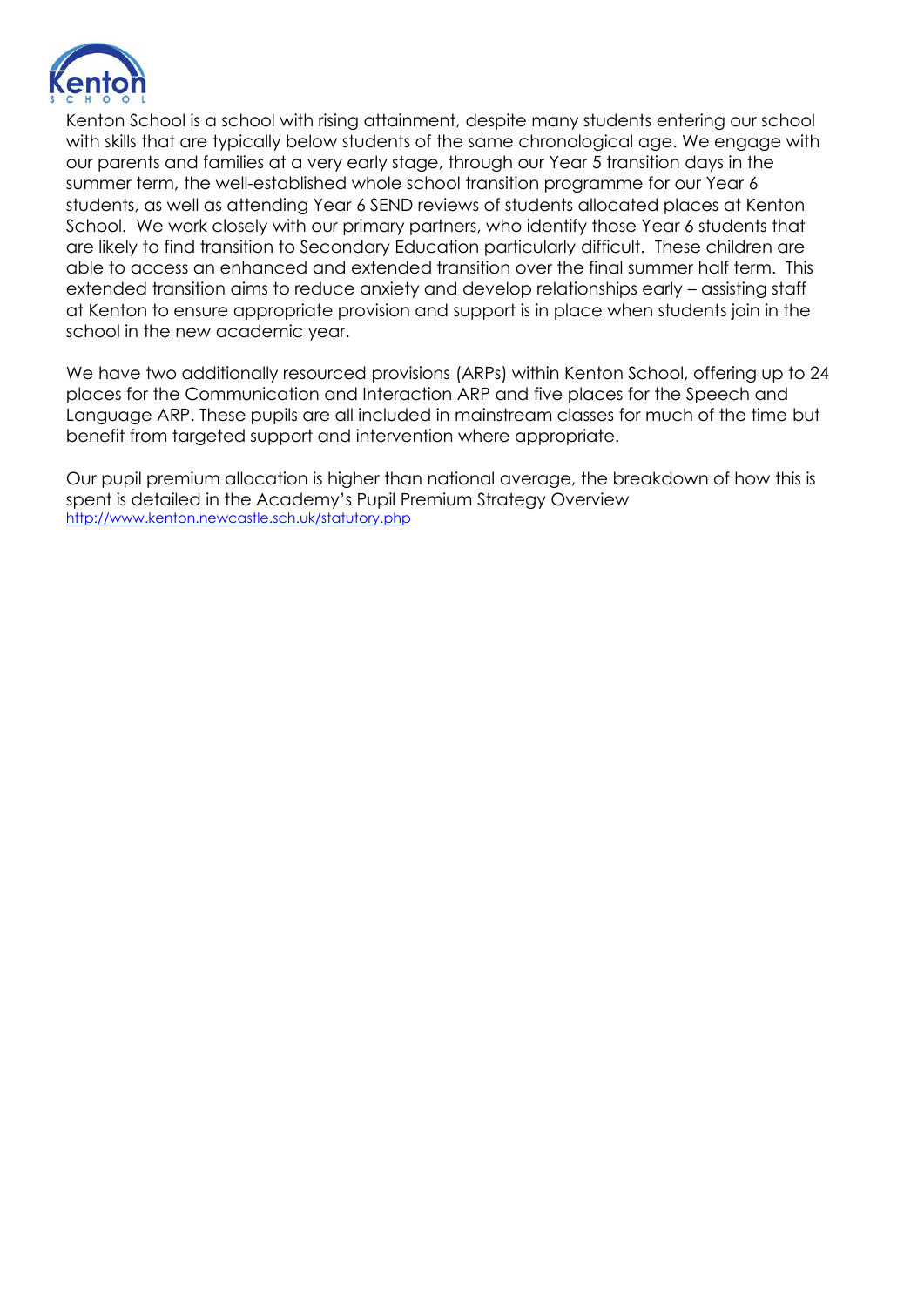

## *SEND (all) – 22 pupils*





## *SEND (non PP) – 7 pupils*





*SEND (PP) – 15 pupils*



#### **Attainment 8**  *SEND / Non-SEND*

| <b>Headline Figures</b>               |         |         |          |  |  |  |  |
|---------------------------------------|---------|---------|----------|--|--|--|--|
| <b>Non-SEND</b><br><b>SEND</b><br>Gap |         |         |          |  |  |  |  |
| 2019-20                               | 32.46   | 42.89   | $-10.43$ |  |  |  |  |
| 2020-21                               | 29.06   | 40.96   | $-11.90$ |  |  |  |  |
| Progress<br>$(19/20 - 20/21)$         | $-3.40$ | $-2.29$ | $-1.11$  |  |  |  |  |

 $\equiv$ 

#### *Commentary*

- The attainment 8 figure of SEND students has reduced by **3.40**. A similar trend has occurred for Non-SEND pupils, however to a lesser figure of **2.29**
- SEND pupils were outperformed by their Non-SEND peers by a figure of **11.90**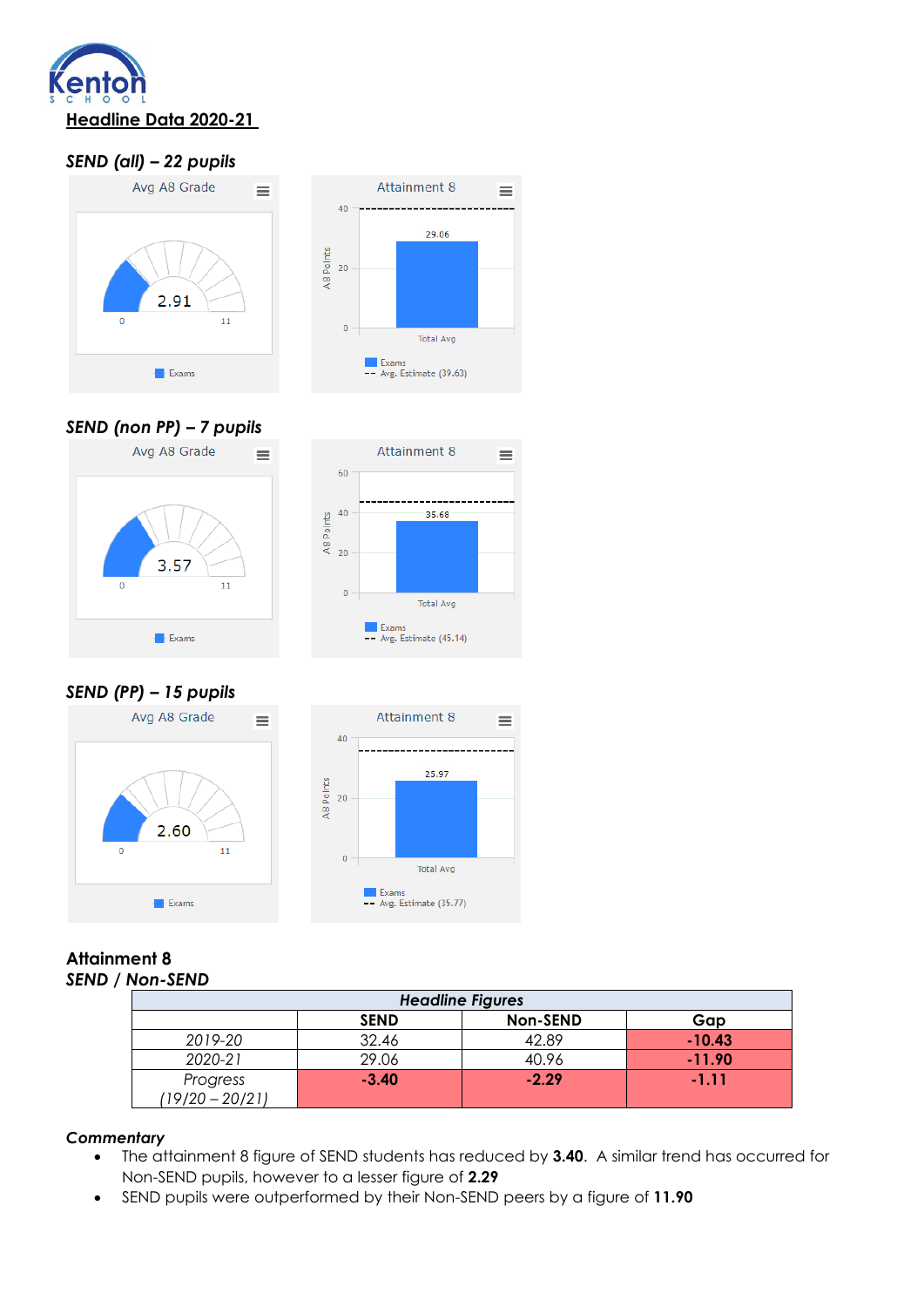

## *SEND PP / Non-SEND PP*

| <b>Headline Figures</b>       |                |                    |         |  |  |  |  |
|-------------------------------|----------------|--------------------|---------|--|--|--|--|
|                               | <b>SEND PP</b> | <b>Non-SEND PP</b> | Gap     |  |  |  |  |
| 2019-20                       | 34.04          | 34.70              | $-0.66$ |  |  |  |  |
| 2020-21                       | 25.97          | 32.10              | $-6.13$ |  |  |  |  |
| Progress<br>$(19/20 - 20/21)$ | $-8.07$        | $-2.60$            | $-5.47$ |  |  |  |  |

#### *Commentary*

- The attainment 8 figure of SEND PP students has reduced by a **8.07**. A similar trend has occurred for Non-SEND PP pupils, however to a lesser figure of **2.60**
- SEND PP pupils were outperformed by their Non-SEND PP peers by a figure of **6.13**

## *SEND Non-PP / Non-SEND Non-PP*

| <b>Headline Figures</b>                             |         |         |          |  |  |  |  |
|-----------------------------------------------------|---------|---------|----------|--|--|--|--|
| <b>Non-SEND Non-PP</b><br><b>SEND Non-PP</b><br>Gap |         |         |          |  |  |  |  |
| 2019-20                                             | 29.75   | 50.22   | $-20.47$ |  |  |  |  |
| 2020-21                                             | 35.68   | 49.52   | $-13.84$ |  |  |  |  |
| Progress<br>$(19/20 - 20/21)$                       | $+5.93$ | $-0.70$ | $+6.63$  |  |  |  |  |

#### *Commentary*

- The attainment 8 figure of SEND Non-PP students has increased by **5.93**.
- The attainment 8 figure of Non-SEND Non-PP students has decreased by a figure of **0.70**
- SEND Non-PP students were outperformed their Non-SEND Non-PP pupils by a figure of **13.84** but demonstrated greater year on year improvement.

## **2020-21 Lexia Literacy Intervention**

In the 2020-21 academic year, the number of students completing intervention was impacted by COVID-19 restrictions with students having to remain within their year group bubbles and being unable to mix. Similarly, many students were enrolled onto the programme during the second national lockdown, this meant that pre-intervention reading age data for these students could not be gathered. Summary data is outlined below.

| <b>Student</b>          | <b>Increase Reading</b><br>Age (months) |  |  |
|-------------------------|-----------------------------------------|--|--|
| Α                       | 23                                      |  |  |
| Β                       | 14                                      |  |  |
| С                       | 28                                      |  |  |
| D                       | 11<br>2<br>17<br>5                      |  |  |
| E                       |                                         |  |  |
| F                       |                                         |  |  |
| G                       |                                         |  |  |
| Η                       | 37                                      |  |  |
|                         | 10                                      |  |  |
| $\prime$                | 21                                      |  |  |
| К                       | 25                                      |  |  |
| $\mathbf{I}$            | 10                                      |  |  |
| <b>Average increase</b> | 17                                      |  |  |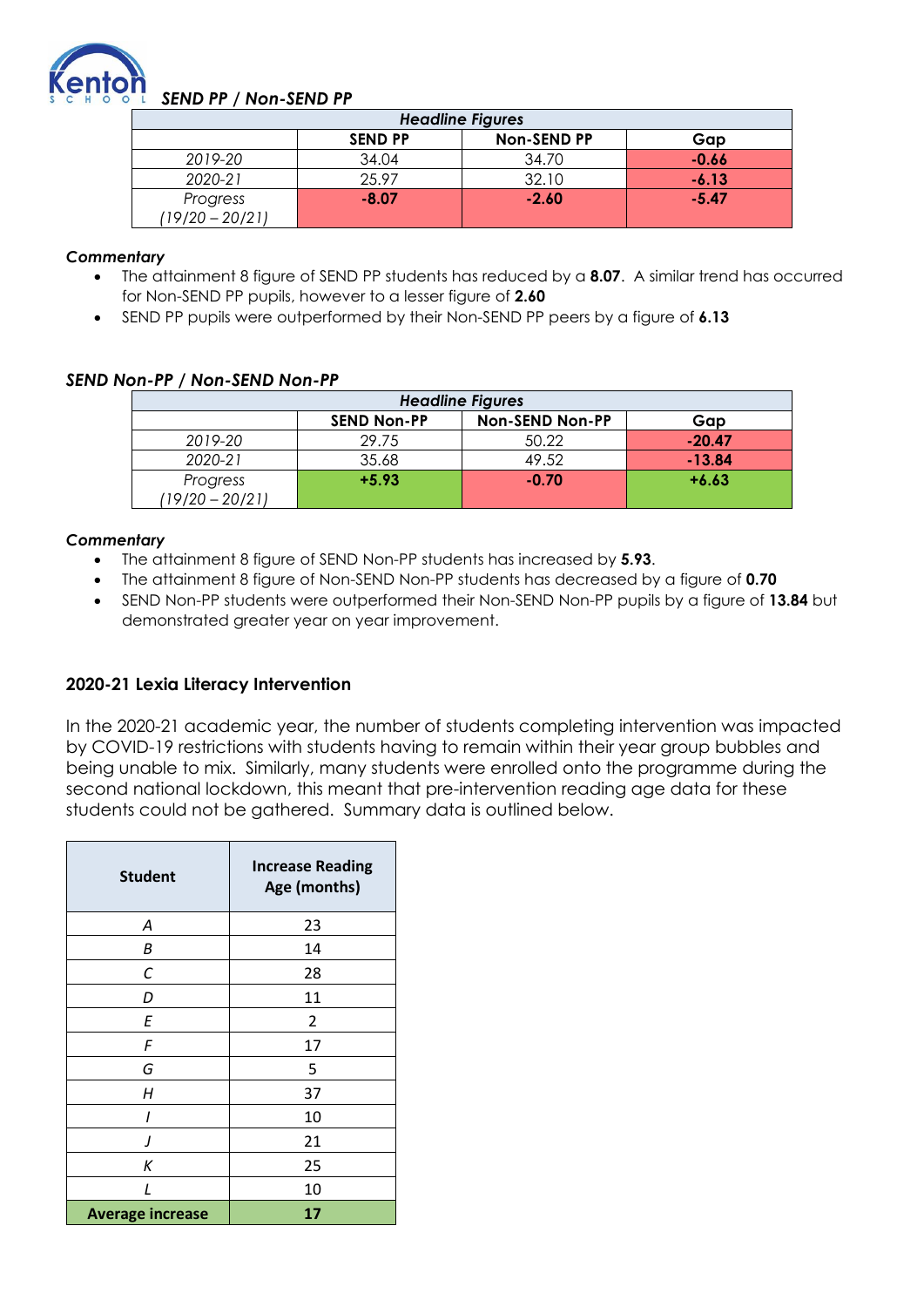

| <b>Student</b> | <b>Start Lexia</b><br>Level | Current<br>Lexia Level | <b>Levels</b><br><b>Completed</b> | <b>Units</b><br><b>Completed</b> | <b>Total</b><br><b>Minutes</b> | <b>Avg Units</b><br><b>Per Week</b> |
|----------------|-----------------------------|------------------------|-----------------------------------|----------------------------------|--------------------------------|-------------------------------------|
| A              | 10                          | 13                     | 3                                 | 275                              | 1374                           | 11                                  |
| B              | 10                          | 15                     | 5                                 | 429                              | 2863                           | 13                                  |
| C              | 6                           | 12                     | 6                                 | 489                              | 3176                           | 16                                  |
| D              | 10                          | 14                     | 4                                 | 347                              | 1605                           | 14                                  |
| E              | 10                          | 11                     | 1                                 | 132                              | 1774                           | 5                                   |
| F              | 9                           | 13                     | 4                                 | 346                              | 2600                           | 14                                  |
| G              | 13                          | 9                      | 6                                 | 532                              | 2813                           | 21                                  |
| H              | 10                          | 15                     | 5                                 | 470                              | 1720                           | 24                                  |
|                | $\mathbf{1}$                | 8                      | 7                                 | 478                              | 2541                           | 21                                  |
|                | 10                          | 15                     | 5                                 | 445                              | 2305                           | 19                                  |
| К              | 12                          | 16                     | 4                                 | 335                              | 2934                           | 13                                  |
| L              | $\mathbf{1}$                | 8                      | 7                                 | 495                              | 3231                           | 20                                  |
| <b>Totals</b>  |                             |                        | 57                                | 4773                             | 28936                          | 191                                 |
| Average        | 9                           | 12                     | 5                                 | 398                              | 2411                           | 16                                  |

Students following the Lexia Literacy Intervention programme saw an average increase in reading age of **17 months** across the academic year. This will support students to meet the demands of the national curriculum.

Action Point

- Increase the number of students accessing Lexia intervention it is clear from our intervention data that students who access this support make significant gains in their reading age. We must work to develop our intervention team in order to target a larger cohort.
- Work alongside the Vice Principal for Curriculum Development, Assistant Principal for Teaching and Learning and Assistant Principals for all year groups to provide this support more widely.

## **Staff Training and Expertise:**

Staff within the Learning Support Department have undertaken a range of specialist professional development. Each training course is specifically designed or chosen to help support and improve the skills and knowledge of the staff within the department and then delivered as part of SEND focused, whole school and departmental training. This continual professional development supports pupil progress and promotes inclusion within the classroom.

Over the course of the 2018-19 and 2019-20 academic years, Learning Support staff were involved in the following Professional Learning:

National Award for SENCO's; Specialist Dyslexia Training for Teachers Programme (AMBDA and ATS) PGCert in SpLD; Attachment, Trauma and Resilience (KCA), Attachment and Emotion Coaching Training (KCA); Healthy MindED Conference (Schools North East); NSPCC Harmful Sexual Behaviours: Beyond Referrals; CACHE Level 2 and Level 3 in Counselling, Suicide Awareness, NCFE Level 1 Drug and Alcohol Misuse, NCFE Level 2 Mental Health in Young People, Mental Health Awareness Training (Anna Freud) and Lexis Education: Teaching ESL Students in Mainstream Classroom – Language in Learning Across the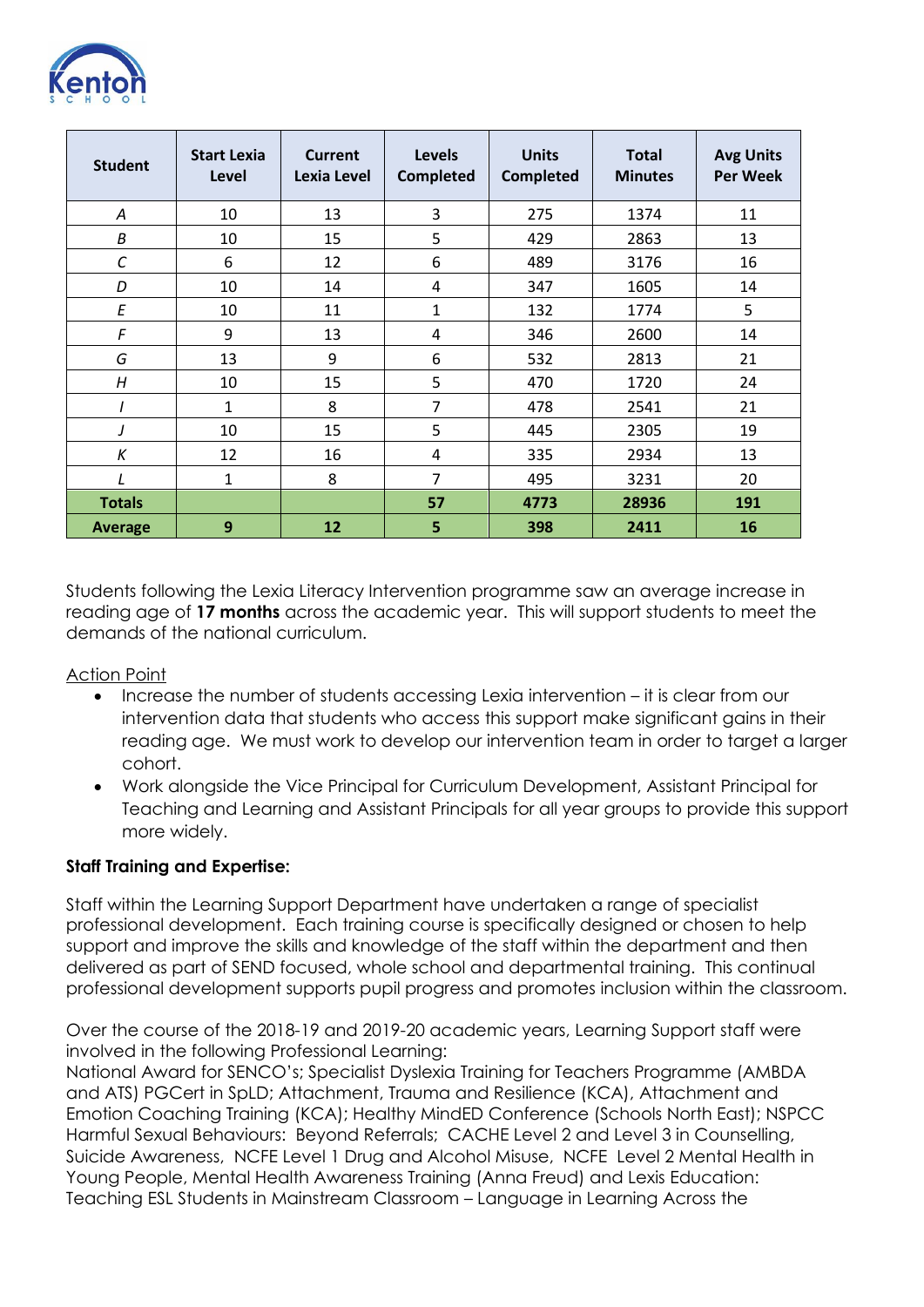

Curriculum (Teachers Course. In the 2020-21 academic year, the Director for SEND is completing the National Professional Qualification for Headship. In the 2021-22 academic year, Kenton is taking part in the Whole School SEND Review Trial in partnership with the National Association for Special Educational Needs (NASEN) and the Education Endowment Foundation.

The Director of SEND also attends SENCO Networks which provided a range of updated information and ways to improve SEN practice in the school, as well as making an informed decision for the support Kenton needed to buy into, e.g. Educational Psychologist Service.

## **Working with Outside Agencies**

Each year, a number of referrals are made to outside professionals for students with Special Educational Needs. While the reason for referrals will be unique to each child, the aim is to identify either how professionals can support students or how school can support students based on the outcome of any assessments undertaken.

Outside professionals currently accessed by Kenton School include:

- Speech and Language Therapy
- Occupational Therapy Service
- Educational Psychology Service
- Newcastle and Gateshead Children and Young People's Service (CYPS)
- Special Educational Needs Teaching and Support Service (SENTASS)
- School Health
- Social Care
- Clinical Psychology Service
- RISE Team (Mental Health Support in Schools)

#### Pupil Views

Pupil views are collected in various ways. SEND reviews take place annually and, prior to these meetings, students will meet with their keyworker to complete our Pupil Views proforma. This gives the young person an opportunity to informally discuss the areas of school they enjoy most and least, the ways in which they prefer to be supported in school and if that is currently happening across the curriculum. It also looks at the more social aspects of school; friendship groups and activities at break and lunch times. This information is then fed into the SEND review where the student will be given an opportunity to discuss this information in collaboration with school staff, parent/carers and any relevant professionals from outside agencies. This allows us to amend and enhance provision in consultation with parents and professionals in order to ensure the young person is successful on their future pathway.

Pupil views are also gathered formally on a half termly basis through Key Worker meetings. All students on the SEND register have an assigned keyworker, they have access to this person daily and have formal keyworker meetings every half term. Keyworker meetings follow a structured format where the young person will discuss with their keyworker; attendance, commitment and attainment and review/set SMART targets to develop identified areas further. For example, students have previously highlighted that they needed greater help with homework. As a response a homework club was set up within the Learning Support Department with students accessing adult support to complete homework.

#### Parent/Carer Views

Parent/Carer views on SEND provision and progress are collected during annual SEND reviews and Education, Health and Care Plan annual reviews. Parents are asked to comment on their